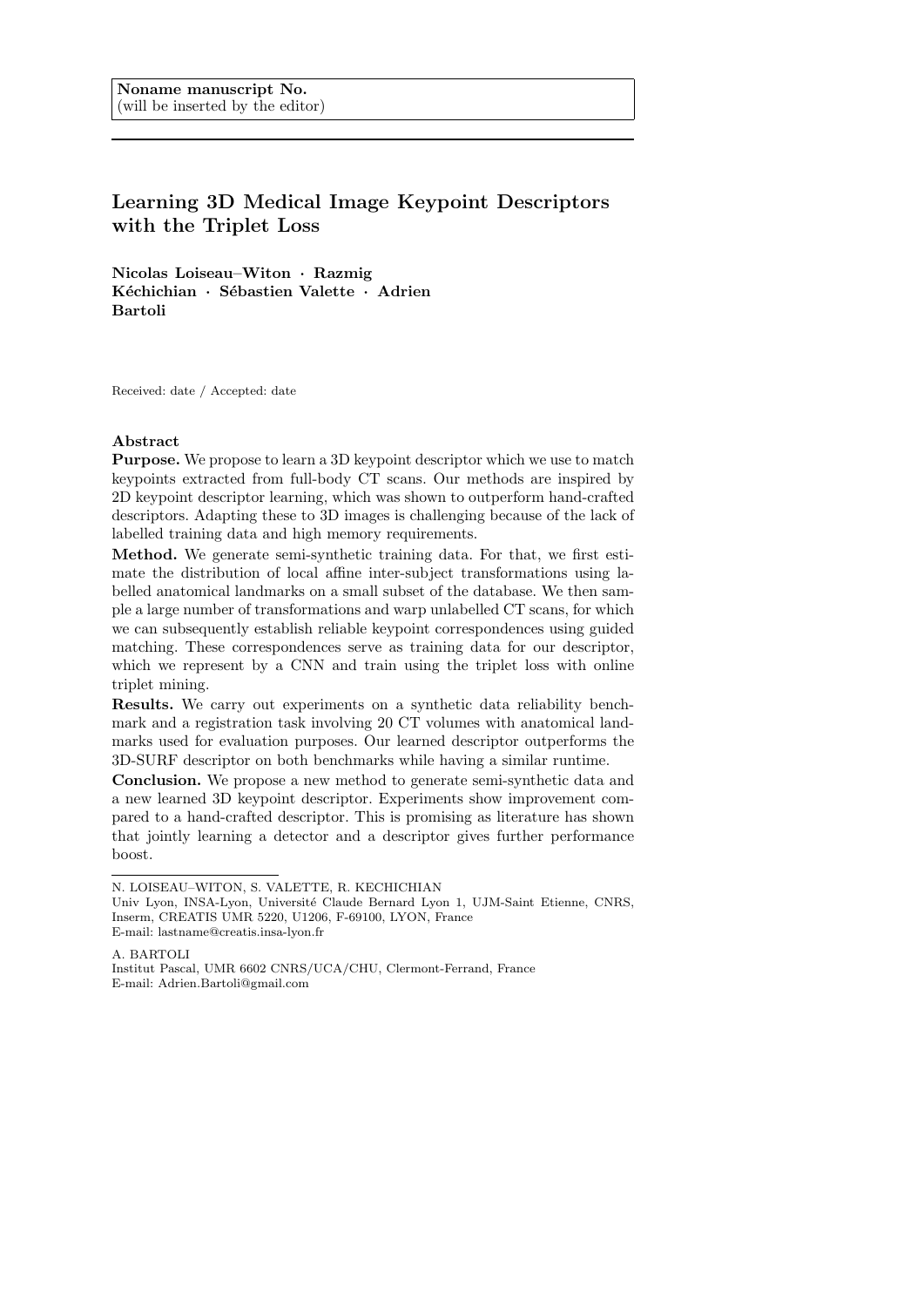Keywords Medical imaging · Keypoints · Descriptors · Convolution Neural Network · Triplet loss

#### 1 Purpose

Computational anatomy focuses on the analysis of the variability of the human anatomy. Typical applications are the discovery of differences across healthy and diseased subjects and the classification of anomalies. A fundamental tool in computational anatomy, which forms the central focus of this paper, is the computation of point correspondences across volumes (3D images) such as Computed Tomography (CT) volumes, for multiple subjects. Keypoint descriptors are used to find correspondences across images to further achieve image registration. More specifically, we consider automatically detected keypoints and their local descriptors, computed from the image or the 3D volume patch surrounding each keypoint. These descriptors are essential and must be discriminant and repeatable [5, 13]. Learned descriptors based on Convolutional Neural Networks (CNN) have recently shown great success for 2D images [4]. However, while classical 2D image descriptors were extended to volumes [1, 16], recent learning-based approaches have been limited to 2D detection and description. The extension to 3D descriptors was only proposed in [6], where a network is trained to generate descriptors with binary components, which allows a fast computation of a similarity metric adapted to an 3D image retrieval task. However, the implementation of this method is not publicly available, preventing direct empirical comparison. We propose a methodology to learn 3D keypoint descriptors from volumetric data suitable for image registration. The main difficulty is to define a sound training approach, combining a training dataset and a loss function. In short, we propose to generate semisynthetic data by transforming real volumes and to use a triplet loss inspired by 2D descriptor learning. Our experimental results show that our learned descriptor outperforms the hand-crafted descriptor 3D-SURF [1], a 3D extension of SURF, with similar runtime.

# 2 Methods

Our first goal is to create a reference dataset defining keypoint correspondences between multiple volumes. In 2D, these correspondences can be established using Structure-from-Motion [3]. For 3D medical images, however, no such large annotated dataset is publicly available. We thus propose to create a semi-synthetic reference dataset by transforming real volumes.

#### 2.1 Constructing a semi-synthetic dataset

We use two subsets from the Visceral dataset [12]. The first subset, named Gold, contains 20 CT volumes, each annotated with about 40 anatomical land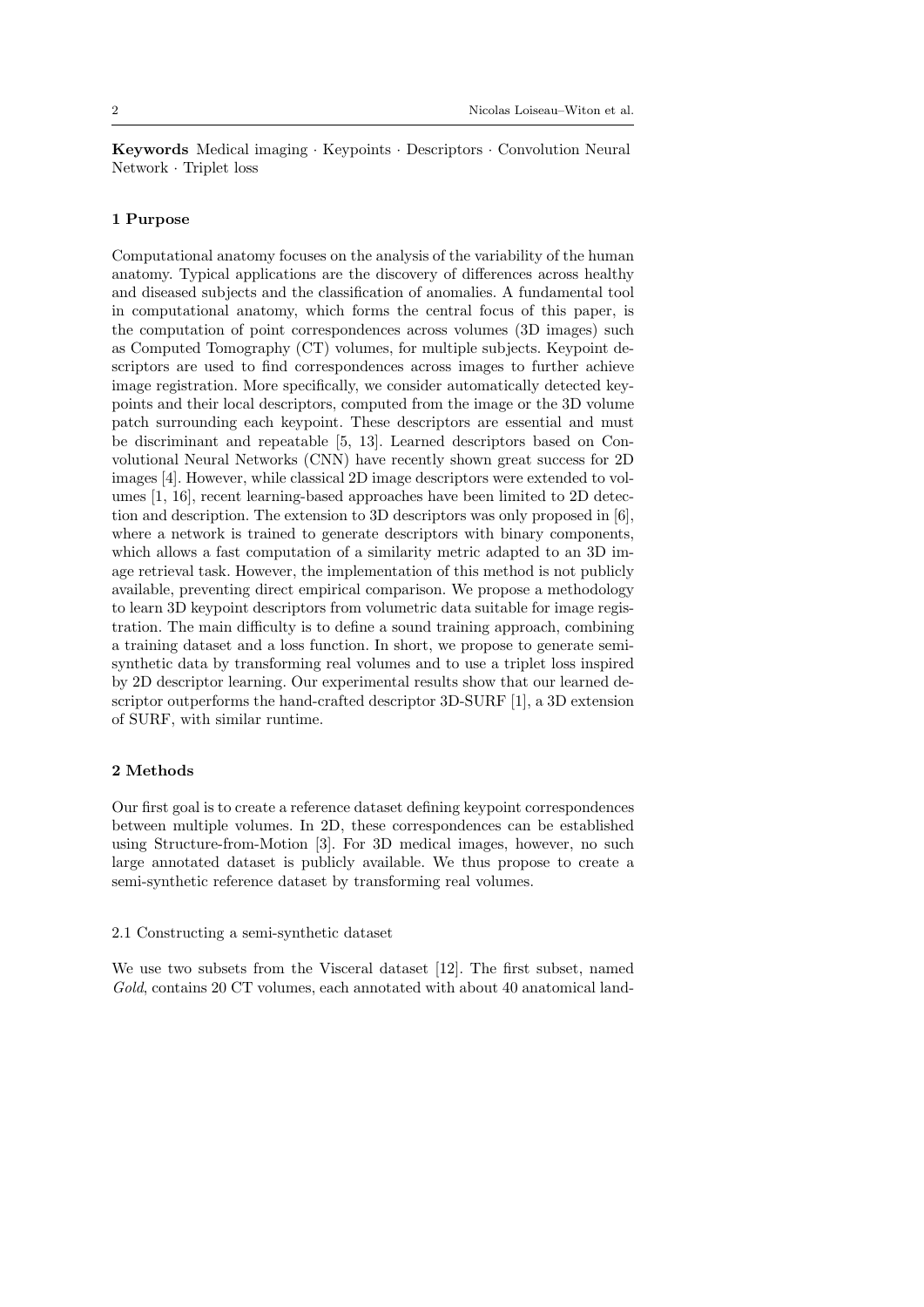marks, placed by medical experts. These landmarks were visualised in [11]. The second subset, *Silver*, contains 60 CT volumes without any landmarks.

In order to generate new volumes, we estimate the probability density of possible inter-volume transformations, and sample from this density to create new CT volumes by warping original volumes. We subsequently define keypoint correspondences between original and generated volumes using guided matching. We first estimate a local affine transformation between two subjects using the minimal amount of 4 point correspondences. We use the anatomical landmarks, providing reliable correspondences. Landmarks are points placed in images by experts on certain anatomical locations, contrary to keypoints which are automatically detected by handcrafted or learned detectors and do not necessarily correspond to similar anatomical locations. For each landmark in each volume of the Gold subset, we use the landmark, its three closest landmarks and the four corresponding landmarks in another volume to estimate a local transformation. When the landmark and its three neighbours are almost collinear (e.g. vertebral landmarks), the problem is ill-conditioned and we therefore discard the transformation. Thus we obtain at most  $Lk(k-1)/2$ affine transformation matrices of size  $4 \times 4$ , where  $L = 40$  is the number of landmarks and  $k = 20$  is the number of volumes. Now with these affine transformation matrices obtained on each subject, we compute the element-wise Pearson correlation coefficients, excluding elements corresponding to translation, and obtain a 9x9 coefficient matrix. Inspecting this matrix confirms that its non diagonal elements are close to 0, hence that the estimated transformation parameters are pairwise independent. This allows us to sample each parameter independently. We apply Kernel Density Estimation (KDE) to these matrices to estimate the density of inter-volume transformations. Student's ttest shows that a Gaussian Kernel is a good fit for the KDE. We estimate the kernel bandwidth via Scott's rules [15]. To generate our semi-synthetic dataset, we sample transformations from this density and apply them to volumes in the *Silver* subset. More specifically, for a sampled transformation  $t$  and a silver volume  $V_i$ , we obtain the volume  $V_i^t$ . We detect the keypoints in  $V_i$  and  $V_i^t$ using 3D-SURF and obtain two keypoint sets  $P_i$  and  $P_i^t$ . Note that 3D-SURF is both a detector and a descriptor. We then apply the inverse transform  $t^{-1}$ to the keypoints from  $V_i^t$ . Finally we implement guided matching using a k-d tree to construct the set of corresponding keypoints between the volumes as the set of pairs:  $(p \in P_i, q \in t^{-1}(P_i^t))$ , where the distance p to q is lower than 8 mm. This threshold was chosen to obtain a large number of correct correspondences. As the voxels have side length of about 1 mm, 8 mm is slightly smaller than 10 voxels in our images.

#### 2.2 Training the descriptor with the triplet loss

We learn a descriptor CNN mapping a 3D patch of  $10^3$  voxels surrounding a keypoint to a descriptor vector. We use a patch size of  $10<sup>3</sup>$  for two reasons: memory requirements which grow cubically in 3D, and our use of the output of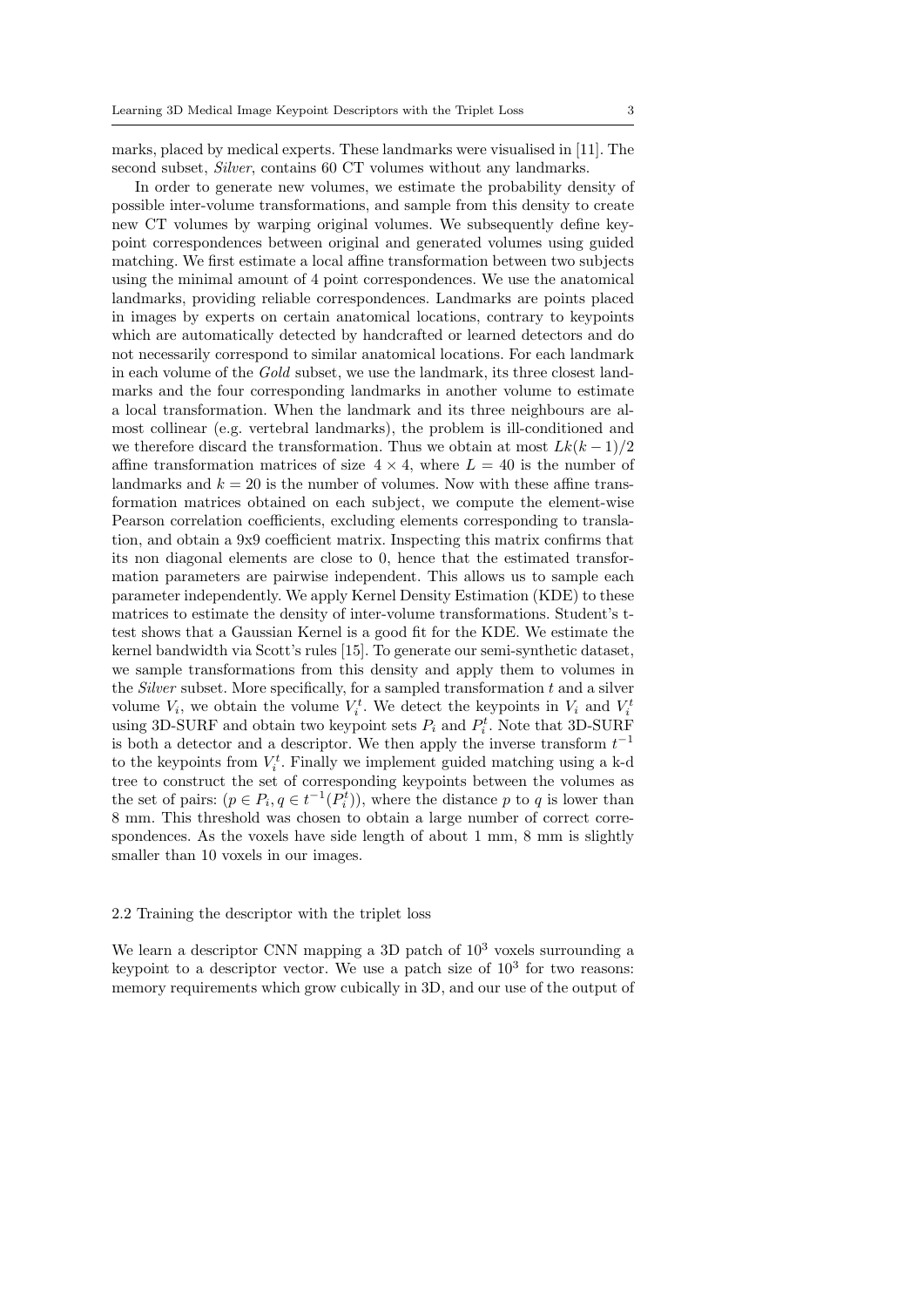

Fig. 1: Architecture of our CNN and the triplet-loss. The input patches are  $10<sup>3</sup>$  voxels. The CNN has two convolutions with  $tanh$  activation, one maxpooling and a fully-connected layer. The triplet  $\{a, p, n\}$  is passed through the network, and descriptor vectors are fed to the triplet loss.

 $3D-SURF$  in training and testing, which is of dimension of  $10<sup>3</sup>$ . Recent work in 2D has shown that learning descriptors using triplets yields better results than using pairs [10]. Triplet learning requires forming triplets of patches  $\{a, p, n\}$ where  $\alpha$  is an anchor,  $p$  a positive representing a different patch of the same class as a, and n a negative representing a patch of a different class. In our case a and p are two patches around corresponding keypoints from different volumes and  $n$  is a patch around a different keypoint. The aim is to optimize the CNN parameters in order to bring  $a$  and  $p$  close together in descriptor space and to push  $n$  away from  $a$ . Thus the triplet loss is defined by:

$$
\mathcal{L}(a, p, n) = \max(||f(a) - f(p)||^2 - ||f(a) - f(n)||^2 + \alpha, 0)
$$
 (1)

where  $f(\cdot)$  is the CNN and  $\alpha$  the margin parameter.

By minimizing this loss, the network brings the distance between  $a$  and p,  $d(a, p)$ , towards 0 and the distance between a and n,  $d(a, n)$ , to greater than  $d(a, p) + \alpha$ . For a given network state, randomly selected triplets are not equally useful for training. A triplet with high loss in the beginning can have zero loss later in the training. We thus follow an online triplet mining approach for selective training on the most useful triplets. First, we define three types of triplets: easy triplets with a zero loss, where  $d(a, p) + \alpha < d(a, n)$ ; hard triplets with  $d(a, n) < d(a, p)$ ; semi-hard triplets, where  $d(a, p) < d(a, n) < d(a, p) + \alpha$ . Using this definition, we exclude easy triplets from the next training round by identifying hard and semi-hard triplets based on respective loss values, and feed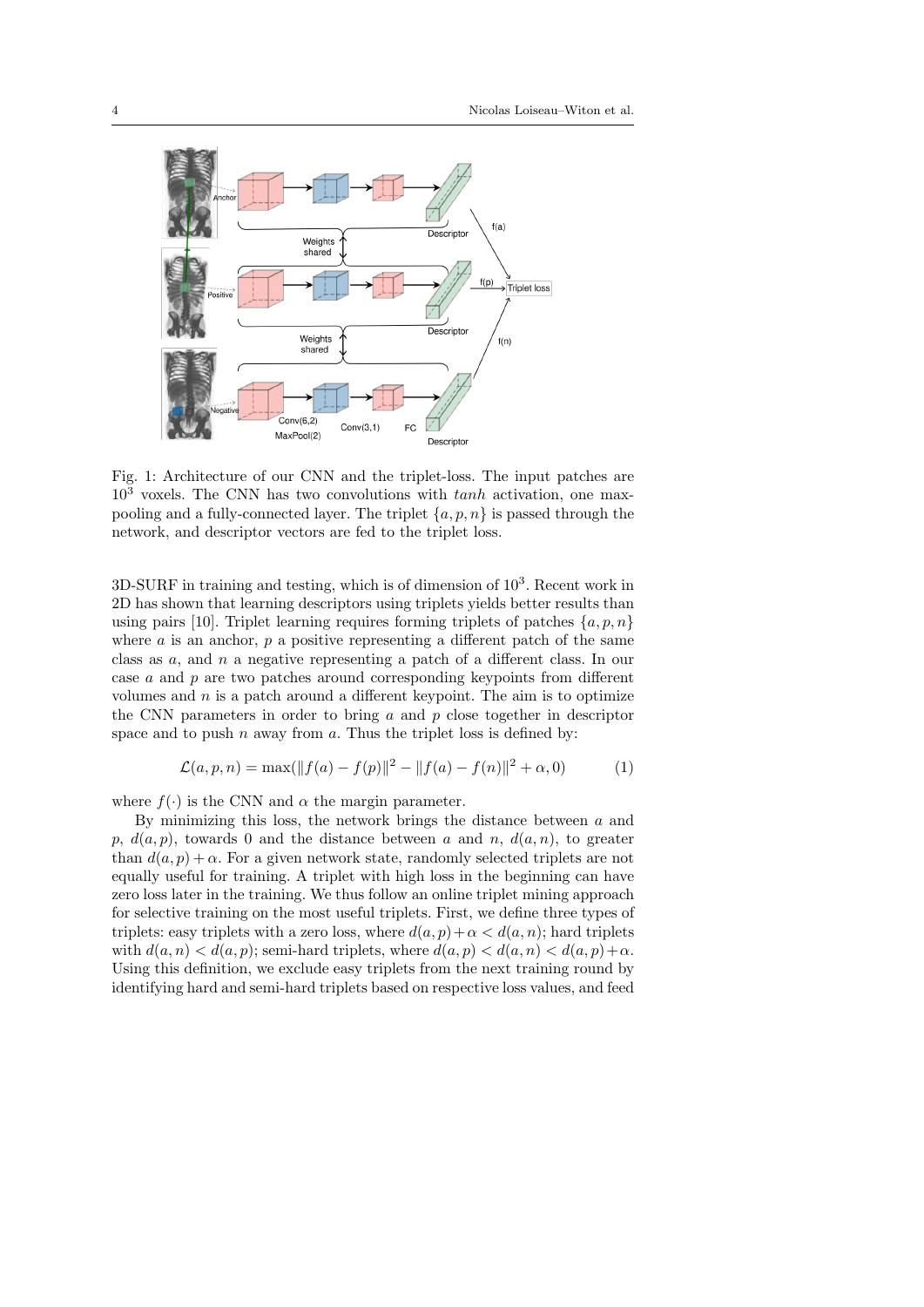| Hyperparameter  | Search type | Range                         |  |
|-----------------|-------------|-------------------------------|--|
| Margin          | Grid        | [0.1, 0.2, 0.4, 0.8, 1.5]     |  |
| Descriptor size | Grid        | [24, 48, 64, 90, 128]         |  |
| Batch size      | Grid        | [10, 50, 100, 200, 500, 1000] |  |
| Learning rate   | Random      | $[10^{-5}, 0.9]$              |  |
| Momentum        | Random      | [0.1, 0.9]                    |  |

Table 1: Ranges used for hyperparameter tuning.

a subset to the network: for every mini-batch of size  $b$ , we form all possible triplets, and keep the b triplets with the highest loss value.

Our CNN is defined by two 3D convolution layers, the first one is a convolution with a kernel size of 3 and with 32 output channels, the second one has a kernel size of 2 and 64 output channels. The max-pooling layer between the convolutions has a kernel size of 2 and a stride of 2. The last layer is a fully-connected layer which gives the final descriptor. The network architecture is illustrated in Figure 1. Passing a patch of size  $10^3$  through this CNN gives us a descriptor vector of the desired size. We use a size of 48 for direct comparability with 3D-SURF; this size of 48 corresponds to the descriptor size which is the vector size of a described patch after passing through the CNN. We also tested alternative descriptor sizes experimentally. The descriptor size is unrelated to the patch size; it is dimensionless, hence unitless. For example, the well-known SIFT and 3D-SURF descriptors have sizes of 128 and 48 respectively [5, 13].

#### 3 Results

#### 3.1 Data split

We divide the *Silver* dataset into training and validation subsets. The training data consists of 55 subjects with 10 transformed volumes each, following our procedure of semi-synthetic data generation. The validation data consist of 5 subjects with 10 transformed volumes each. For testing, we use the Gold subset with 20 subjects and the associated anatomical landmarks.

#### 3.2 Training

Optimization is performed via Stochastic Gradient Descent, with a batch size of 1000 patches, a learning rate of 0.1, a momentum of 0.9, a weight decay of  $10^{-6}$  ( $L_2$  regularization weight) and a loss margin  $\alpha$  of 0.2. We also use online triplet mining to find the best triplets for learning. Our CPU-based implementation uses the PyTorch library. The training of a single epoch with 10<sup>6</sup> triplets takes about 30 minutes and approximately 10 GB of memory on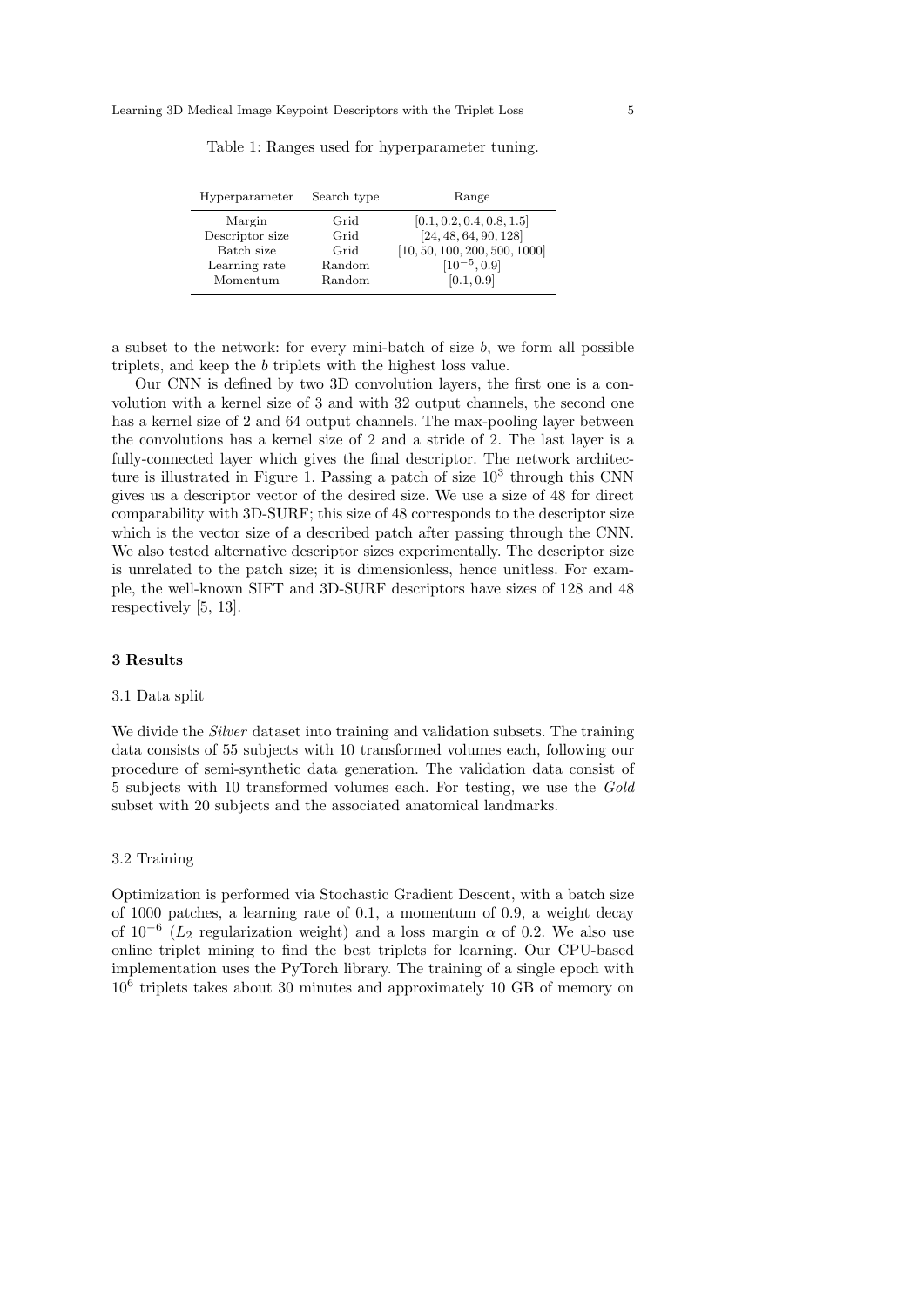

(a) patches around keypoints (b) 3D-SURF descriptors (c) learned descriptors

Fig. 2: 2D t-SNE embeddings of 200 randomly selected sets of 10 corresponding keypoints (identical colors) detected by 3D-SURF, (a) patches around detected keypoints, (b) SURF descriptors of the same keypoints, (c) descriptors of the same keypoints, calculated by our CNN.

a Linux 64-bit platform running on an Intel Xeon 2.6 GHz CPU. Our model is light enough to be trained on a CPU; GPU-based training did not significantly reduce training time as the training process is mostly I/O-bound i.e. loading image patches is the bottleneck. Our hyperparameter search was done with Ray Tune. We followed a grid search strategy for batch size, descriptor size parameters and a random search strategy for learning rate, margin and momentum parameters. Table 1 summarizes parameter ranges.

## 3.3 Evaluation

To illustrate the effect of learning descriptors, Figure 2 shows the 2D projection of keypoint descriptors computed via the t-SNE method [14]. In this figure, 200 keypoints were randomly selected in the validation dataset. As each keypoint is present in 10 transformed volumes, there is a total of 2000 keypoints. Corresponding keypoints are displayed with the same color. Figure 2a shows the 2D projection of original patches, while Figure 2c shows the projection of descriptors computed by our CNN. Our descriptors yield tighter clusters, with a better overall spatial distribution, similar to that of the 3D-SURF descriptors, shown in Figure 2b.

We have carried out quantitative evaluation with two different metrics. The first metric, measuring the reliability of the CNN, is the false positive rate at 0.95 true positive recall (FPR95) [7]. This metric indicates performances in terms of the percentage of false matches when 95% of all correct matches are detected. To compute the FPR95,  $100k$  pairs of keypoints with  $50k$  corresponding and  $50k$  non corresponding pairs from the generated dataset were randomly selected. We extract patches around these  $100k$  pairs of keypoints, compute their descriptor and compute euclidean distance between each pair of descriptors. We can now compute FPR95 with the percentage of false and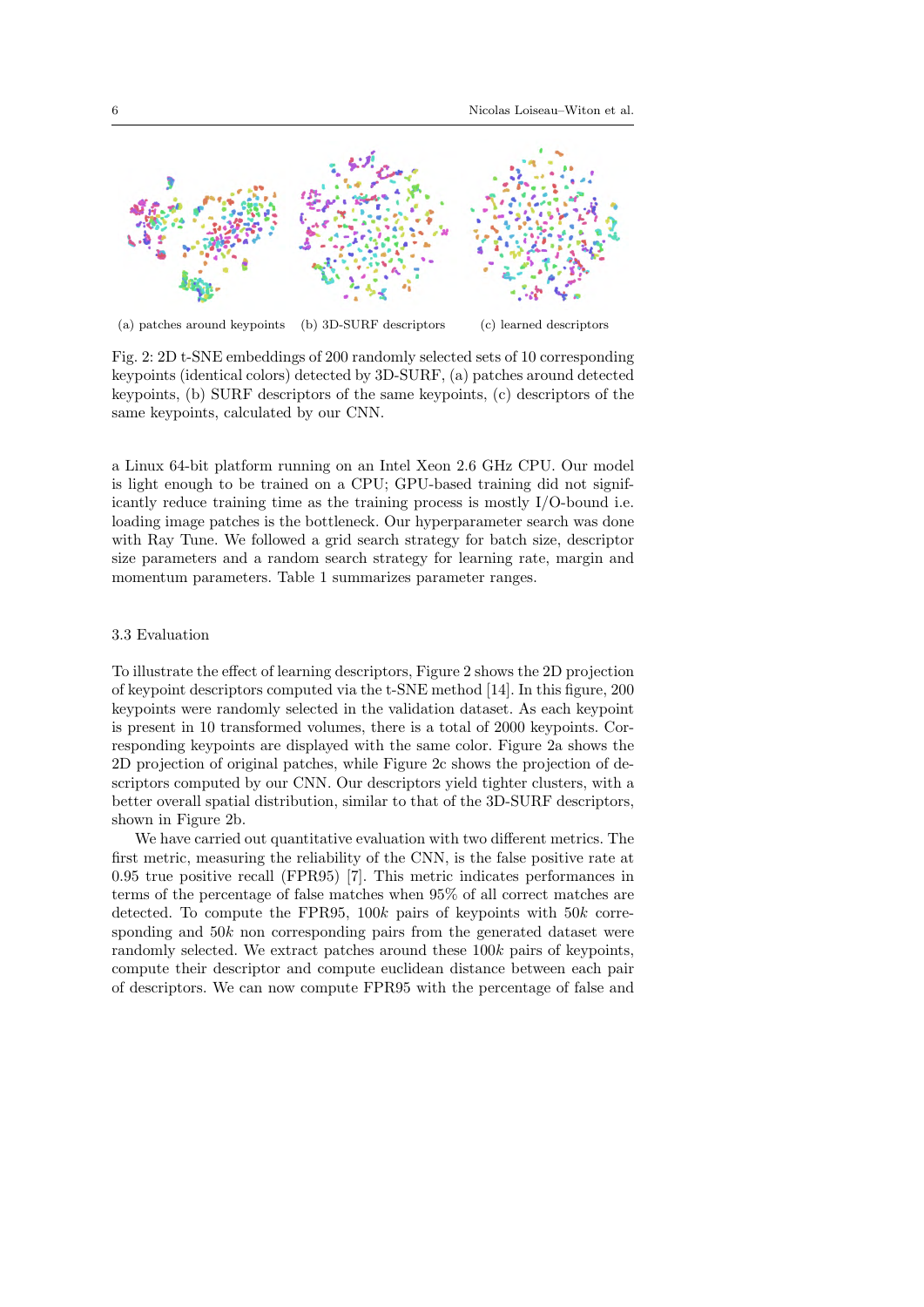

(a) Registration with 3D-SURF descriptors (b) Registration with CNN descriptors

Fig. 3: 3 different landmark types in the registration common space for 20 patients: tracheal bifurcation (best case, blue, top), thoracic vertebra #9 (intermediate case, red, middle) and xiphoid (worst case, green, bottom), registered with 3D-SURF descriptors (left) and our CNN descriptors (right).

correct matches. A low FPR95 indicates good results. The second metric is the mean landmark distance (in millimeters) calculated on ground-truth anatomical landmarks in Gold volumes after registering them in a common space using the keypoint-based FROG registration algorithm [2]. For comparison, we replace the 3D-SURF descriptor used in this algorithm with our learned descriptor. Low mean distance between landmarks indicates good results. Table 2 compares the results between the 3D-SURF descriptor and our learned descriptor with different descriptor sizes. Our descriptor gives the best results: it outperforms the 3D-SURF descriptor in terms of both FPR95 and mean landmark distance, regardless of the descriptor size.

To illustrate the landmark spread after registration, Figure 3 shows 3 different landmark types in the common space: tracheal bifurcation (blue), thoracic vertebra  $\#9$  (red) and xiphoid (green). The registration was carried out with the FROG algorithm using 3D-SURF (left) and our learned descriptors (right). As each landmark is present in 20 subjects from the Gold group, there is a total of 60 landmarks. The best case of landmark registration, for both descriptors, corresponds to the tracheal bifurcation (blue), with a mean distance of 4.8 mm for CNN and 4.6 mm for 3D-SURF. The worst case, for both descriptors, corresponds to the xyphoid (red) with a mean distance of 14.4 mm for CNN and 12.7 mm for 3D-SURF. The thoracic vertebra #9 (blue) corresponds to an intermediate case, with a mean distance of 8.4 mm for CNN and 10.5 mm for 3D-SURF. Analysis shows that our method yields better results than 3D-SURF for all vertebral landmarks.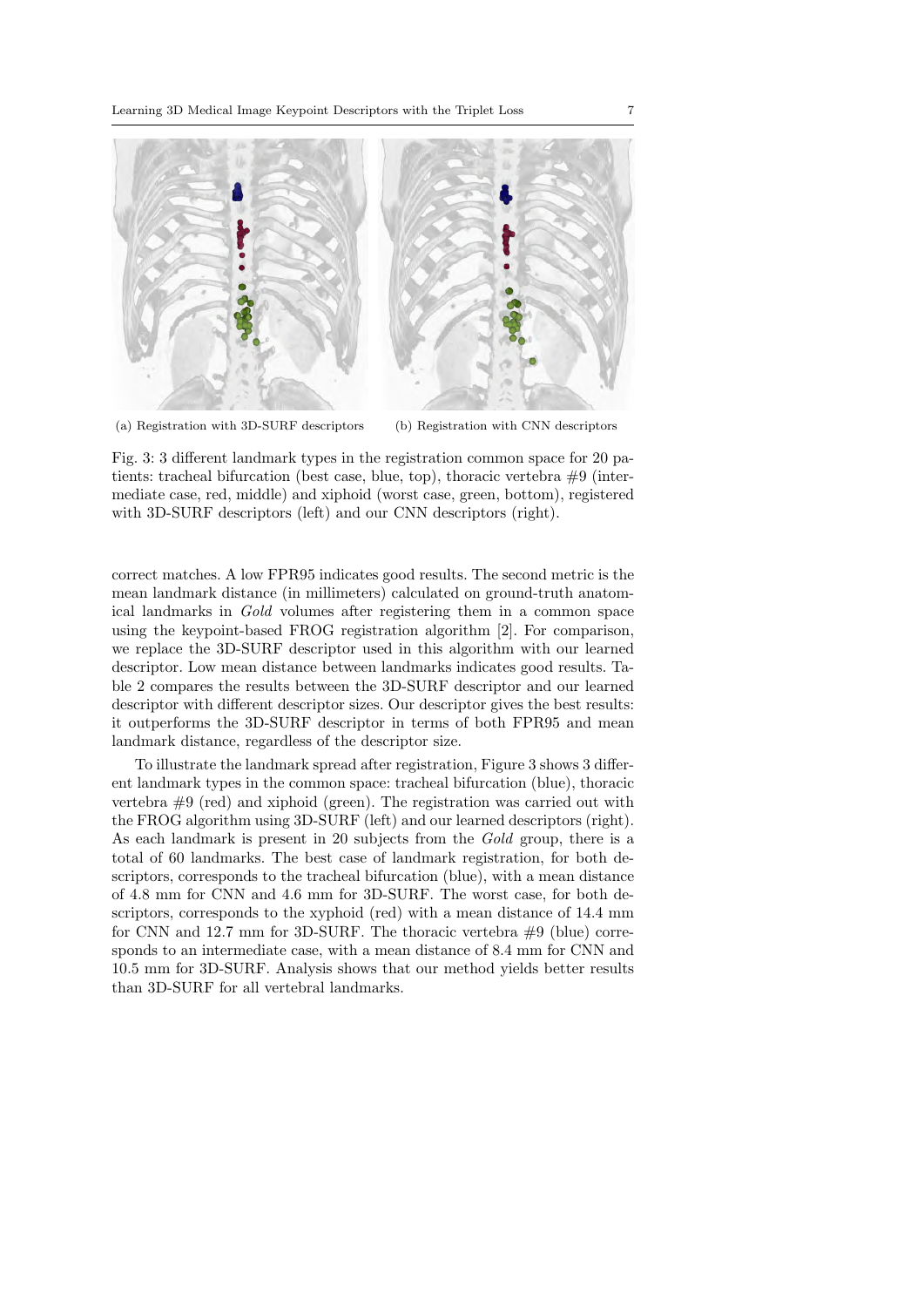|         |       | Type of descriptor FPR95 Mean landmark distance (mm) | Descriptor size |
|---------|-------|------------------------------------------------------|-----------------|
| 3D-SURF | 0.077 | 8.74                                                 | 48              |
| Learned | 0.010 | 8.74                                                 | 24              |
|         | 0.007 | 8.54                                                 | 48              |
|         | 0.008 | 8.64                                                 | 64              |
|         | 0.022 | 8.64                                                 | 128             |

Table 2: Performance comparison of the 3D-SURF and our learned descriptor with varying descriptor size.

## 4 Conclusions and future work

Our results, although preliminary, show that a learned 3D descriptor, trained on semi-synthetic data, can outperform a carefully hand-crafted one. We intend to further explore these promising results by extending our training dataset and conducting more experiments. Future research will address training a 3D keypoint detector. Indeed, as shown in recent work [9, 8], simultaneously learning a detector and a descriptor has given better results than learning them separately.

# Declarations

## Funding

This work was funded by the TOPACS ANR-19-CE45-0015 project of the French National Research Agency (ANR).

## Conflicts of interest/Competing interests

The authors declare that they have no conflict of interest.

## Ethical approval

All procedures performed in studies involving human participants were in accordance with the ethical standards of the institutional and/or national research committee and with the 1964 Helsinki declaration and its later amendments or comparable ethical standards.

# Informed consent

Informed consent was obtained by the VISCERAL project from all individual participants included in the study